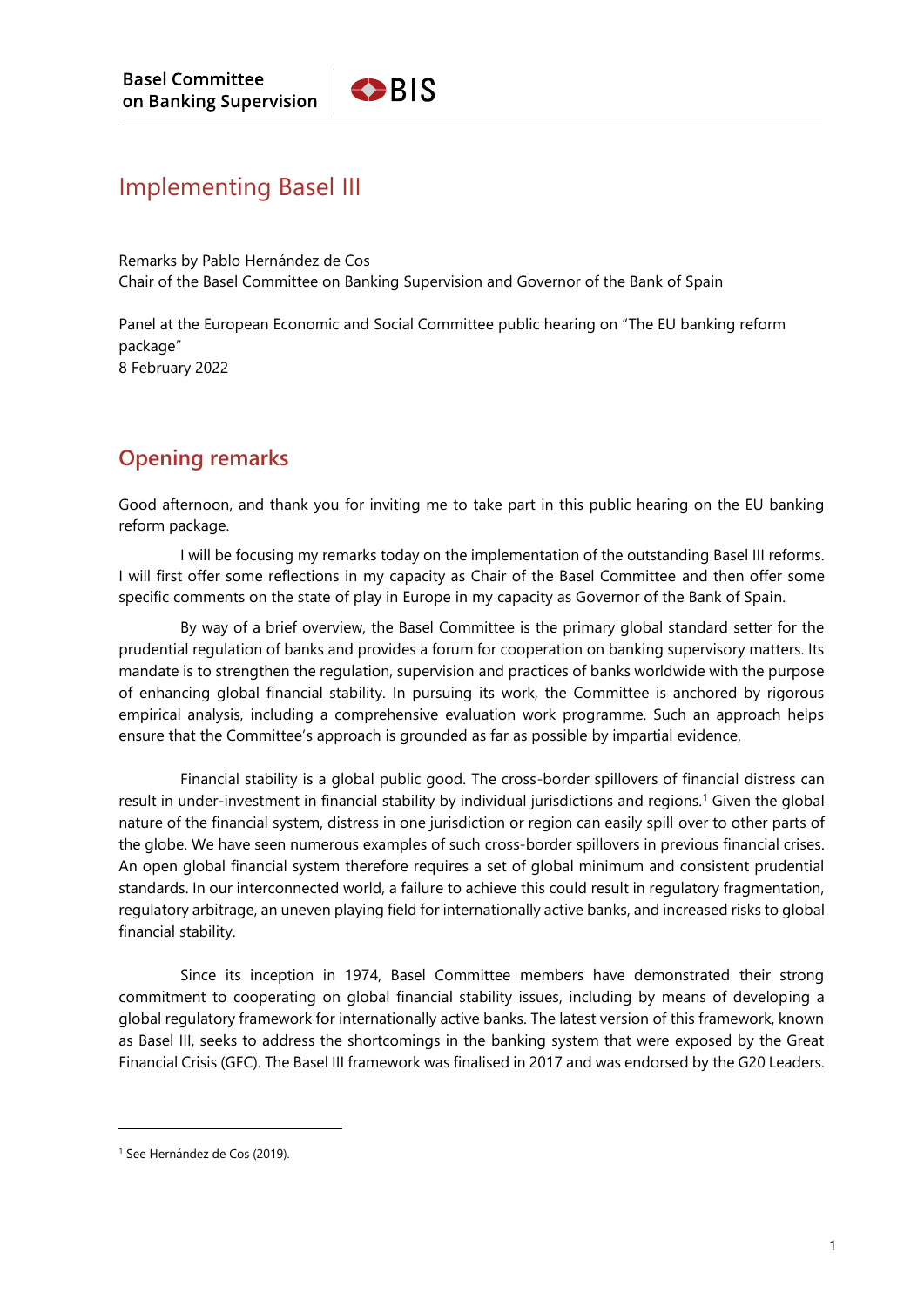Starting with my perspective as Chair of the Committee, I would like to make three broad points.

First, I think it is helpful to recall the rationale of these reforms and why they remain as important today as they were when they were finalised in  $2017<sup>2</sup>$ 

 $\bigodot$  RIS

While much has changed since 2017, the Covid-19 pandemic and other structural trends have only further underlined the importance of a resilient banking system. The Basel III reforms have played a central role in ensuring the banking system has remained operationally and financially resilient during the pandemic.<sup>3</sup> Unlike the experience of the GFC, banks have been able to continue supporting the real economy. Bank customers, whether they be depositors, borrowers or users of other banking services, have benefited greatly from the resilience of the banking system and will continue to do so. We should also recognise that public support measures have largely buttressed banks from losses to date. We should therefore not become complacent about the need to implement the outstanding Basel III reforms.

While the initial set of Basel III reforms fixed a number of fault lines in the pre-GFC regulatory framework, the way in which banks calculated risk-weighted assets (RWA) – the denominator of banks' risk-weighted capital ratios – remained largely unchanged. Yet the GFC painfully demonstrated the excessive degree of variability in banks' modelled capital requirement. For example, when banks were asked to model their credit risk capital requirements for the same hypothetical portfolio, the reported capital ratios varied by as much as 400 basis points.<sup>4</sup> Similarly worrying levels of variability could also be seen in other modelled risk categories, including market and counterparty credit risk.<sup>5</sup> And the GFC highlighted shortcomings with the operational risk framework, where banks' modelled capital requirements were insufficiently robust to cover losses stemming from misconduct and inadequate systems and controls.

This excessive degree of RWA variability threatened the credibility of banks' reported capital ratios. At the peak of the GFC, investors lost faith in banks' published ratios and placed more weight on other indicators of bank solvency.

The outstanding Basel III reforms seek to help restore credibility in the calculation of banks' RWA in four ways:

- (i) First, they will enhance the robustness and risk sensitivity of the standardised approaches for credit risk, market risk and operational risk, which will facilitate the comparability of banks' capital ratios.
- (ii) Second, they will constrain the use of internally modelled approaches by ensuring that modelled parameters are subject to greater safeguards and that advanced modelling approaches are not used for portfolios with limited historical data.
- (iii) Third, the Basel III reforms will introduce a robust risk-sensitive output floor. The output floor provides a risk-based backstop that limits the extent to which banks can lower their capital requirements relative to the standardised approaches. This helps to maintain a level playing field between banks using internal models and those on the standardised approaches. It also supports the credibility and comparability of banks' risk-weighted calculations thanks to the accompanying public disclosure requirements,

 $2$  See Hernández de Cos (2021) for a longer exposition of the points made in this section.

<sup>&</sup>lt;sup>3</sup> See BCBS (2011, 2013a, 2014).

<sup>4</sup> See BCBS (2013c).

<sup>5</sup> See BCBS (2013b, 2015).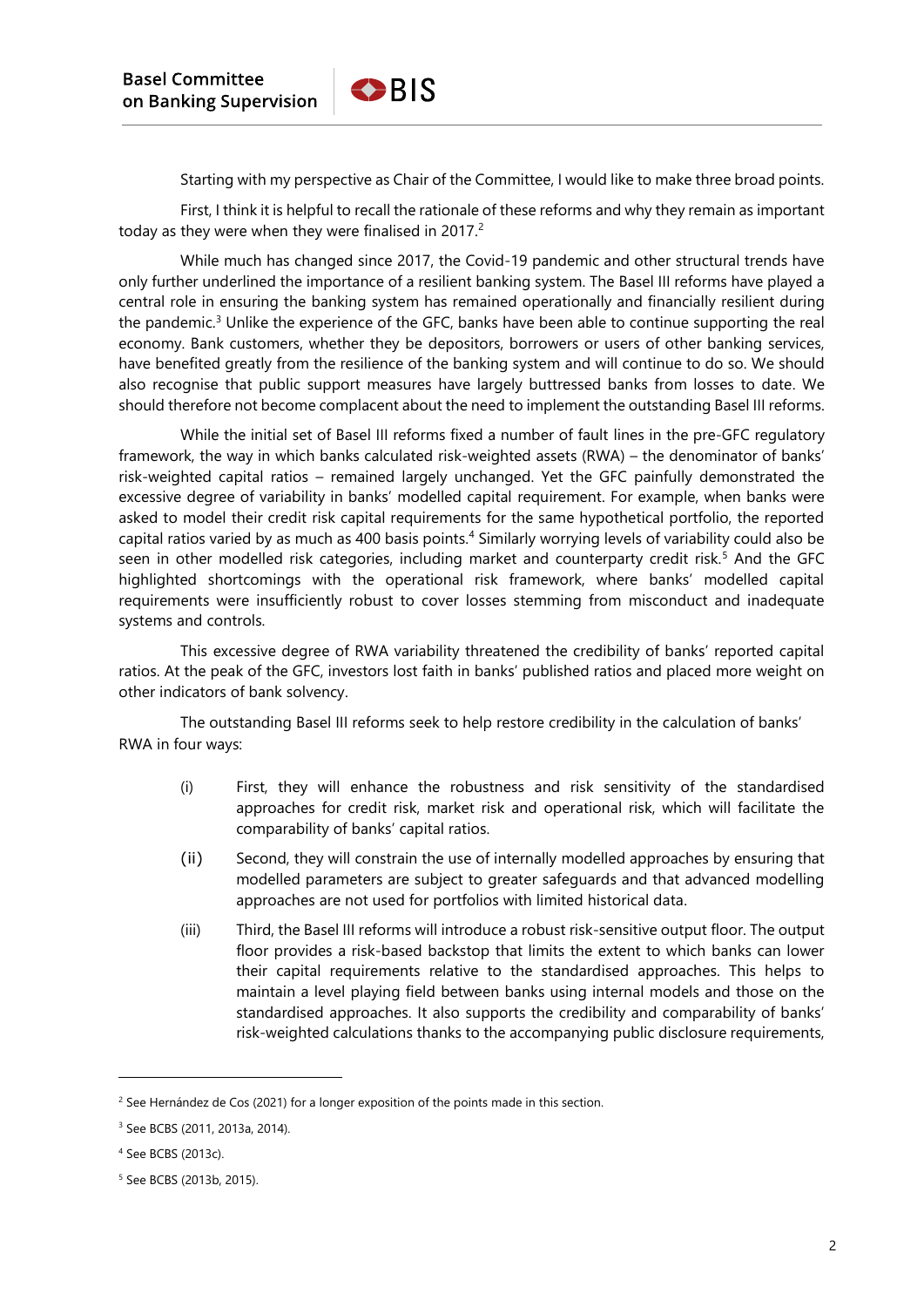$\bigodot$  RIS

as banks will be required to publish their total RWA that constitute the denominator of their risk-weighted capital requirements, including with the output floor adjustment.

(iv) And fourth, the reforms will complement the risk-weighted framework with a finalised leverage ratio. The leverage ratio provides a safeguard against unsustainable levels of leverage and mitigates gaming and model risk across both internal models and standardised risk measurement approaches.

The gravity of the regulatory fault lines that Basel III seeks to address remains as important today as it was pre-pandemic. For example, a recent report by the European Banking Authority on banks' modelled capital requirements points to a "significant" level of capital dispersion "that needs to be monitored". <sup>6</sup> So it is critical that all Basel Committee jurisdictions implement the Basel III reforms in a full and consistent manner.

The second point I would like to address is the assertion that the Basel III reforms have not been adequately designed to reflect jurisdiction- or region-specific characteristics, and that their implementation will impede economic growth and banks' ability to tackle structural trends and challenges, such as the digitalisation of finance or climate-related financial risks. Such statements do not accurately reflect the rigorous process that the Committee followed, and do not serve the interests of a sustainable and inclusive economic recovery.

The Basel III reforms benefited from an extensive consultation process with a wide range of stakeholders. The Committee issued no fewer than 10 consultation papers as part of these reforms, with an accompanying consultation period that spanned the equivalent of almost three years. The finalised standards took on board many of the comments received from stakeholders and reflect the differences in views among our members. They include a range of national discretions to provide a degree of flexibility. They are a compromise by their very nature. A back-of-the-envelope estimate suggests that over 35 key adjustments were made to the reforms as they were finalised relative to the original proposals. Since I am speaking to a mostly European audience today, I should note that the majority of these adjustments were made to reflect the views of different European stakeholders.

The Basel III reforms were also guided by rigorous quantitative analyses. These studies clearly show that the Committee met the objective set by the Group of Governors and Heads of Supervision, and subsequently endorsed by G20 Leaders, of not significantly increasing overall capital requirements at the global level.<sup>7</sup> Under very conservative assumptions, these reforms are estimated to increase banks' Tier 1 capital requirements by only 2% if implemented immediately.<sup>8</sup> Of course, some "outlier" banks may face higher requirements, for example as a result of aggressive modelling practices. This is an intended outcome of our standards, which are precisely targeted at reducing excessive RWA variability. Even in those instances, the actual capital impact is likely to be much lower than is asserted by some stakeholders, not least because of the sufficiently long transitional arrangements: starting in 2023, the final elements of these reforms will be implemented by 2028, some 20 years since the GFC.

It is also increasingly clear that the outstanding Basel III reforms will complement the previous reforms in having a positive net impact on the economy. For example, a recent analysis by the ECB suggests that the GDP costs of implementing these reforms in Europe are modest and temporary,

 $6$  EBA (2021).

<sup>7</sup> See BCBS (2016) and G20 (2016).

<sup>8</sup> See BCBS (2019).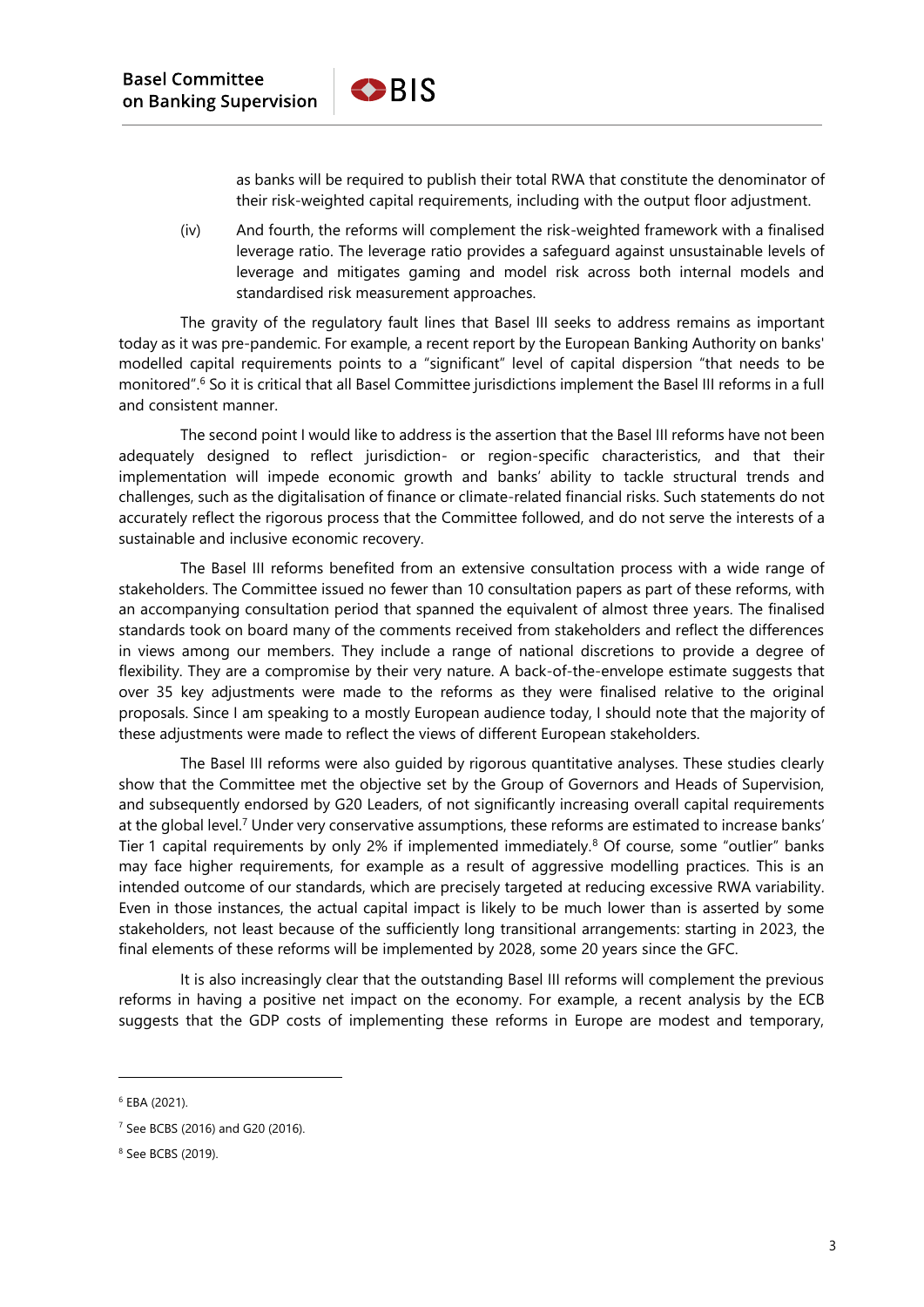$\bigodot$  RIS

whereas their benefits will help permanently strengthen the resilience of the economy to adverse shocks.<sup>9</sup> It also finds that potential deviations from the globally agreed Basel III reforms – for example, with regard to the output floor – would significantly dilute the benefits to the real economy. History has shown time and again that it is healthy and resilient banks that are best able to lend to the real economy and contribute to growth and jobs. To suggest therefore that implementing Basel III will somehow impede the ability for banks to meet these objectives and adapt to structural trends, including the digitalisation of finance and climate change, is not supported by empirical evidence.

Third, and this will be my final point as Basel Committee Chair, implementing Basel III in full and consistently is a powerful symbol of jurisdictions' ongoing commitment to multilateralism. Basel Committee members have repeatedly reiterated their expectation of this commitment over the years. It is now critical that all Basel Committee member jurisdictions translate this commitment into concrete action by implementing the standards fully and consistently.

I will now make a few remarks on the specific proposals currently being discussed in Europe in my capacity as Governor of the Bank of Spain. As you may know, the Basel Committee has a comprehensive programme – the Regulatory Consistency Assessment Programme (RCAP) – to assess the consistency of our members' implementation of Basel III after it is adopted domestically. As and when Basel III is implemented in Europe, the Committee will have the opportunity to conduct an RCAP peer review of its consistency. Until then, I will comment on the current state of play as Governor of a European national central bank.

My starting point is to reiterate the importance for the full and consistent implementation of all aspects of the Basel III framework, as set out in a joint letter by 24 central banks and supervisory authorities to the European Commission last September.<sup>10</sup>

I would like to take this opportunity to reflect on what this means in practice now that the European Commission has published its proposal.

First, it is critical to implement the full Basel III package in Europe, as its components are complementary in nature and are necessary to safeguard the resilience of the European banking system. In this respect, I appreciate that the Commission's proposal covers all the elements included in Basel III.

Second, preserving financial stability requires timely implementation of the reforms in Europe. The European Commission proposal already foresees a two-year delay compared with the globally agreed timeline. I would therefore urge all stakeholders to accelerate work in implementing Basel III in Europe, taking due account of the need to respect our European legislative process. Any further delays could result in the European banking system being insufficiently prepared to face future shocks and could even have undesirable knock-on effects on the implementation process in other jurisdictions.

Finally, consistency should be a key pillar of the implementation process in Europe. As I previously mentioned, Basel III incorporates enough flexibility through the use of national discretions. For example, the European Commission proposes to exercise the discretion to exclude banks' historical

<sup>&</sup>lt;sup>9</sup> See Budnik et al (2021).

<sup>&</sup>lt;sup>10</sup> The letter is accessible here.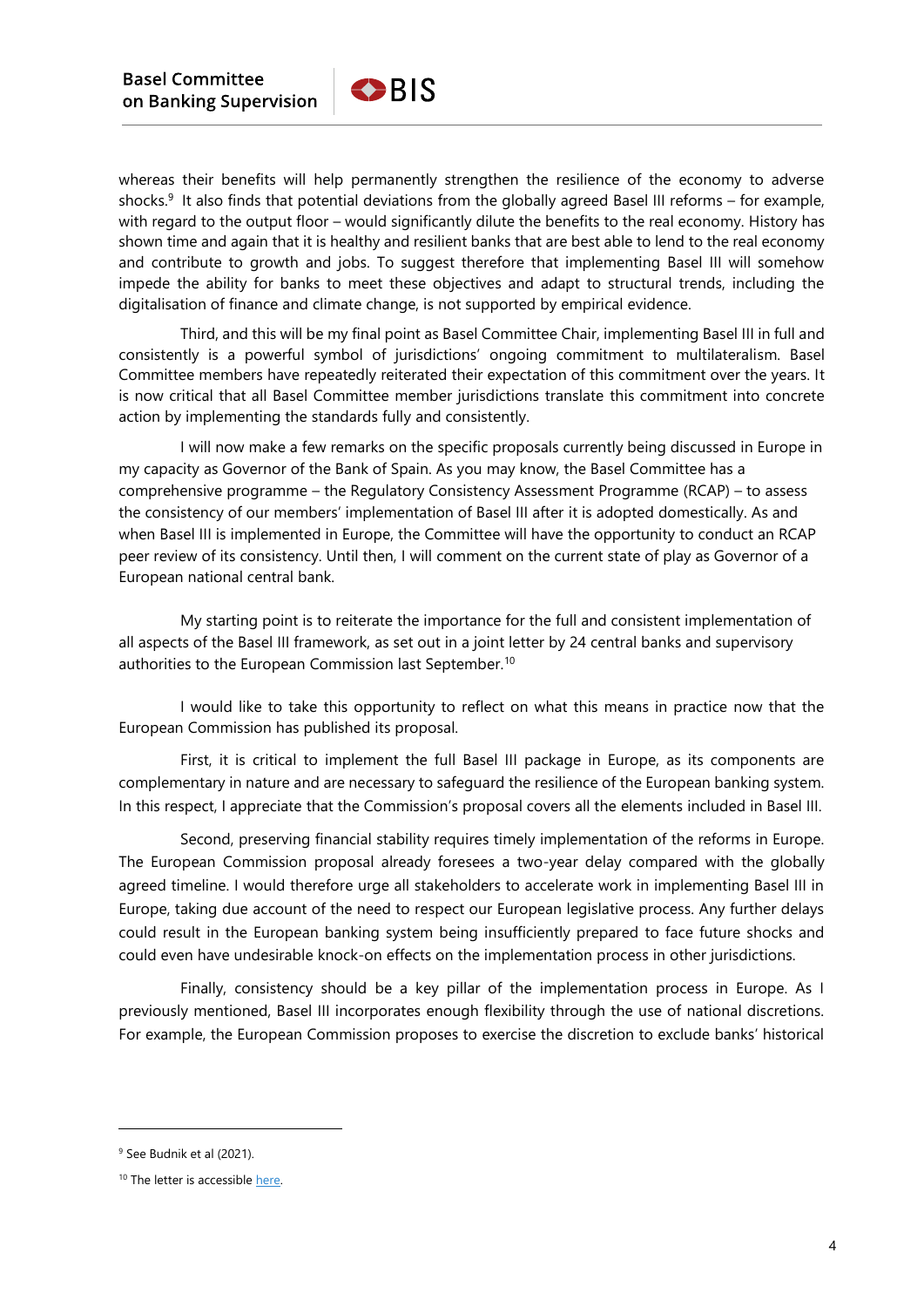losses when calculating operational risk capital requirements, an option already adopted by other jurisdictions and compliant with Basel III.

 $\bigodot$  RIS

In contrast, pursuing approaches that go beyond the flexibility embedded in Basel III should be minimised. There are already some deviations from the initial Basel III standards in our legislation and the European Commission's proposal includes additional ones, including several in the credit risk framework. Such deviations would not be in the best interest of Europe, as they could undermine the credibility and robustness of our bank capital framework and could leave specific risk exposures undercapitalised. An example at this juncture of such a scenario is collateral valuation, as we are already identifying a build-up of systemic risk in real estate markets in different jurisdictions.

Another area of concern for me relates to the output floor, which is a key plank of Basel III to help reduce excessive variability in risk-weighted assets and restore the credibility of banks' capital ratios. While I welcome the "single stack" design in the European Commission's proposal, I note that the proposal also introduces a range of transitory adjustments when it comes to residential real estate, unrated corporates and derivative exposures. These adjustments should be avoided as, in my view, they present a deviation from Basel III, are unfounded from a prudential or financial stabilityperspective, and could trigger a "race to the bottom". I would emphasise that, even when considering arguments that call for these adjustments to facilitate implementation, any such deviations should be strictly temporary in nature and should not be extended further.

In conclusion, Europe has a unique opportunity to demonstrate its commitment to multilateralism and to globally agreed decisions. It is in our collective and global interest to move on towards implementing Basel III and to ensure that we focus our attention and resources towards some of the emerging risks and structural trends affecting the banking system, including the ongoing digitalisation of finance and climate-related financial risks. More than a decade after the GFC, we owe it to the citizens of Europe to demonstrate our commitment to global cooperation and strengthening the resilience of our banks.

Thank you.